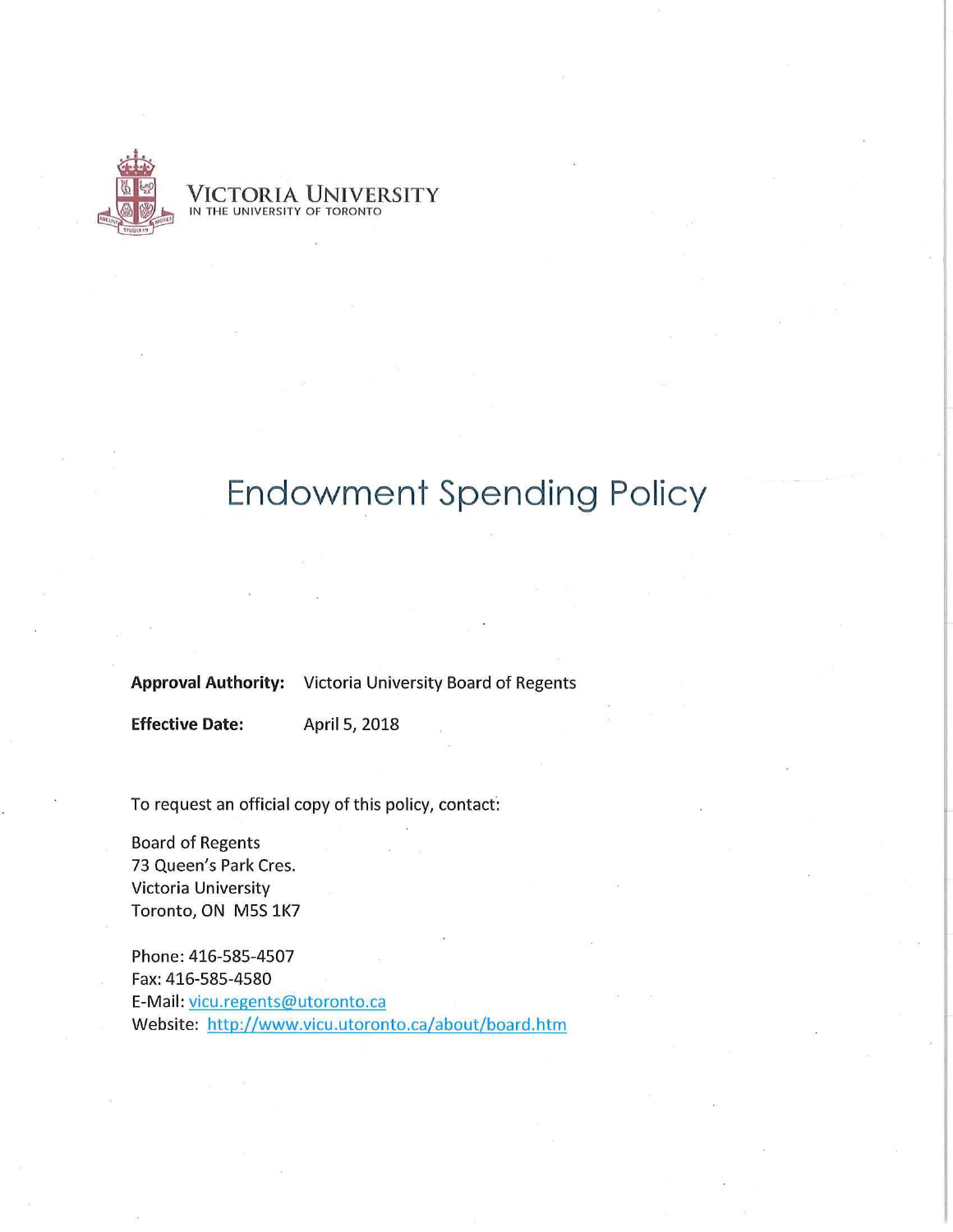# **Endowment Spending Policy**

# Purpose:

This document sets out the policy spending limits on the Victoria University Endowment Fund.

## Background:

A donation of cash, securities, or property by individuals, corporations or foundations, or through endowed grants by government, with terms specified by the donor, will result in the establishment of an *externally restricted* endowment account. Such donations are maintained as individual accounts for administrative purposes.

At the time of writing, Victoria University maintains approximately 800 such accounts. The balances of the individual endowment accounts are monitored on an annual basis, which allows for monitoring of sustainable capital levels to satisfy the terms to which the University and the donor have agreed.

The Endowment Fund also includes *internally restricted* accounts that have been established by the Board of Regents.

Effective May 1, 1999, the concept of endowment units was established to simplify administration of the individual endowment accounts. At that time, the unit value was set at \$100 and units were allocated to each account, pro rata with the general ledger carrying values of the underlying assets at that time.

## Normal Course Determination of Endowment Draw:

Normal course spending applies the Banded Inflation Model which relies on a one-year lag for planning purposes. Each year, the per unit draw amount is determined by increasing the per unit draw amount of the previous year by 2%. This is the proxy for the long-term rate of inflation. The total draw amount is determined by multiplying the per unit draw amount by the total number of outstanding units. The total draw amount is tested to fall within the range of 3-5% of the market value of the securities of the base year (e.g. spending for FY2019 is tested against the ending endowment market value for FY2017).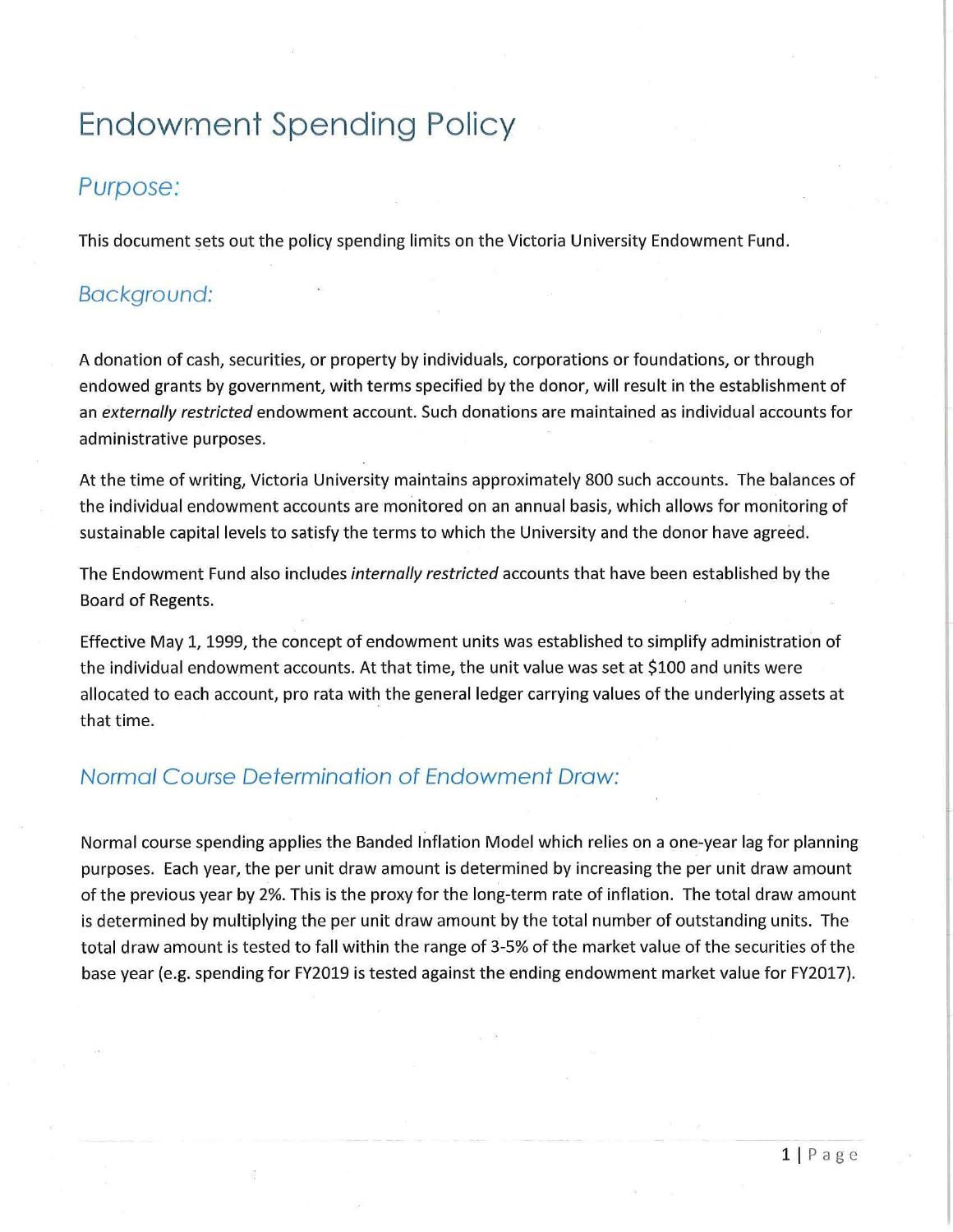### **Exceptions:**

**When banded limits are reached – When the normal course methodology, described above,** determines a draw amount that is outside the established limits, the total draw amount will be set at the closest limit.

**When endowment accounts are below sustainable levels – When the market value of an account falls** below 80% of its capital value, the first course of action is to contact the donor or his or her legal representative. In the event that the donor(s) can be reached, the donor(s) will be invited to make an additional gift. Depending upon the circumstances and the donor's(s) wishes, this additional donation may either be added to the endowment account, thus generating additional income in future years, or fund the award for the current year, allowing the endowment account to rest.

In the event that the donor(s) cannot be contacted, or decline(s) to contribute, the award spending will be reduced. The draw amount will be allocated 50% to program spending and 50% to recapitalize the endowment account.

# Monitoring:

Individual endowment accounts are monitored no less frequently than annually to assess for sustainable capital levels. This analysis will be reviewed by the Investment Committee of the Board of Regents as part of the approval of the annual spending amount.

## Maintenance:

This policy was previously approved by the Board of Regents at its meeting of October 7, 2010, effective for FV2010-11, setting out the Banded Inflation Model spending protocol.

Effective April 2018, this policy was amended to address accounts below sustainable levels (also referred to as underwater funds).

This policy should be reviewed in five years.

## A Practical Example:

Assume Donor A provides a gift to the Endowment Fund in May 2016 (i.e. during the 2016-2017 Fiscal Vear) of \$1,000,000.00 (One million dollars)